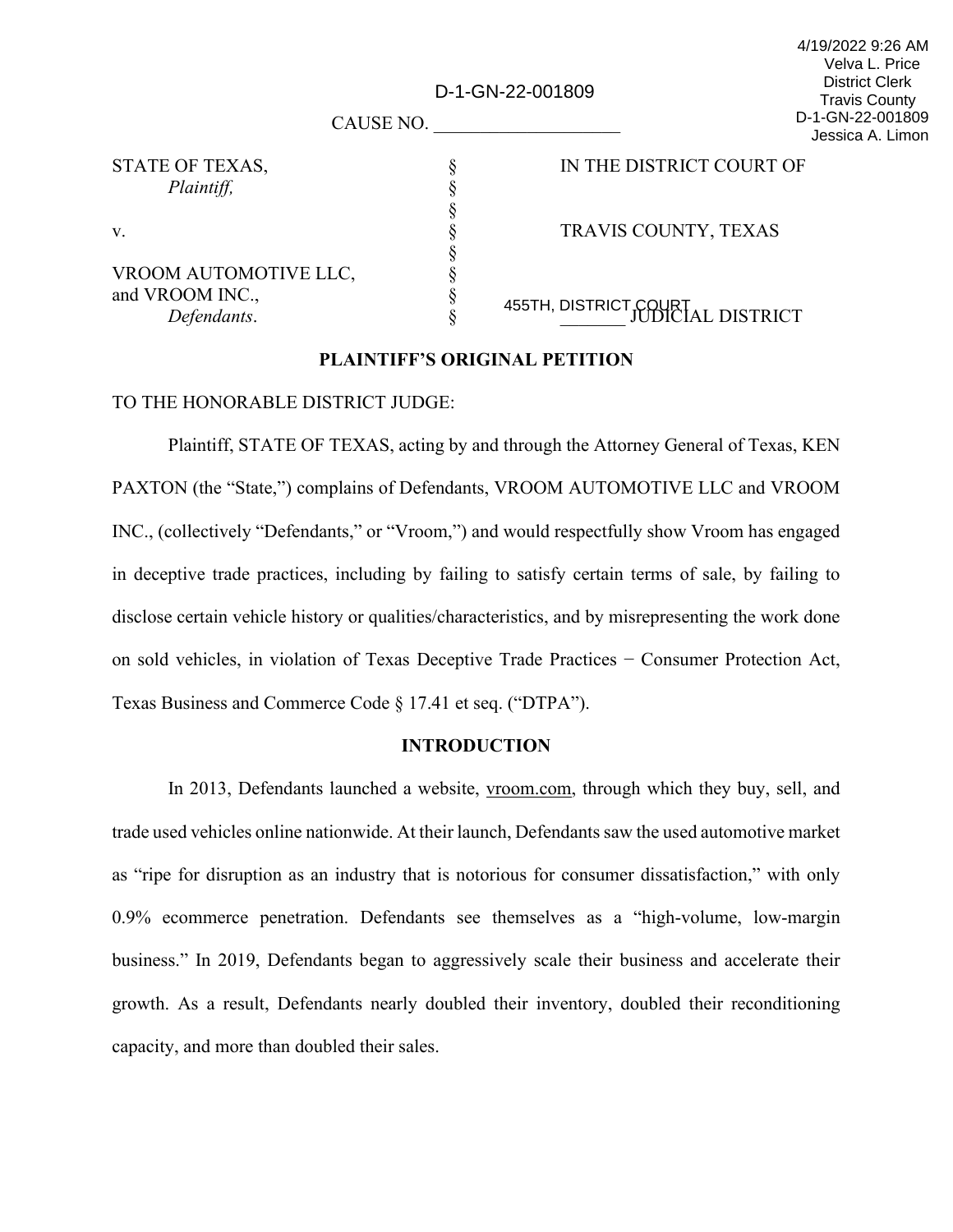As Defendants continued to aggressively scale in early 2020, COVID-19 took hold across the globe. Rather than suffering a decline, with new car production down due to microchip shortages and supply chain issues caused by the pandemic, the used-car market for ecommerce retailers like Vroom has boomed. In June 2020, Defendants became a public company through an initial public offering and have seen triple-digit year-over-year growth since the start of the pandemic.

Over the past three years, Consumers have filed nearly **5,000 complaints** with the Better Business Bureau and Office of the Attorney General of Texas**.** Approximately 4,000 of these complaints have come in the past 12 months. As this petition will show, Defendants have not managed their growth effectively and have allowed inadequate systems and procedures to spiral into violations of the DTPA. These violations include misrepresenting the condition and characteristics of the vehicles they sell, misrepresenting financing approval, misrepresenting that Defendants have obtained clear title before selling vehicles, subjecting consumers to spot delivery scams,<sup>[1](#page-1-0)</sup> failing to disclose systemic delays in processing title and registration, and failing to disclose higher insurance premium requirements for non-Texas consumers.

# **I. DISCOVERY**

1. The discovery in this case should be conducted under Level 3 pursuant to Texas Rule of Civil Procedure 190.4.

2. This case is not subject to the restrictions of expedited discovery under Texas Rule of Civil Procedure 169 because the State's claims include non-monetary injunctive relief.

<span id="page-1-0"></span> $<sup>1</sup>$  The Texas Department of Motor Vehicles defines spot deliveries as a fraudulent practicing consisting of</sup> "selling and delivering a consumer a car after signing a Retail Installment Contract and then calling the consumer back into the dealership to sign a new contract with higher interest, higher payments or to put more money down."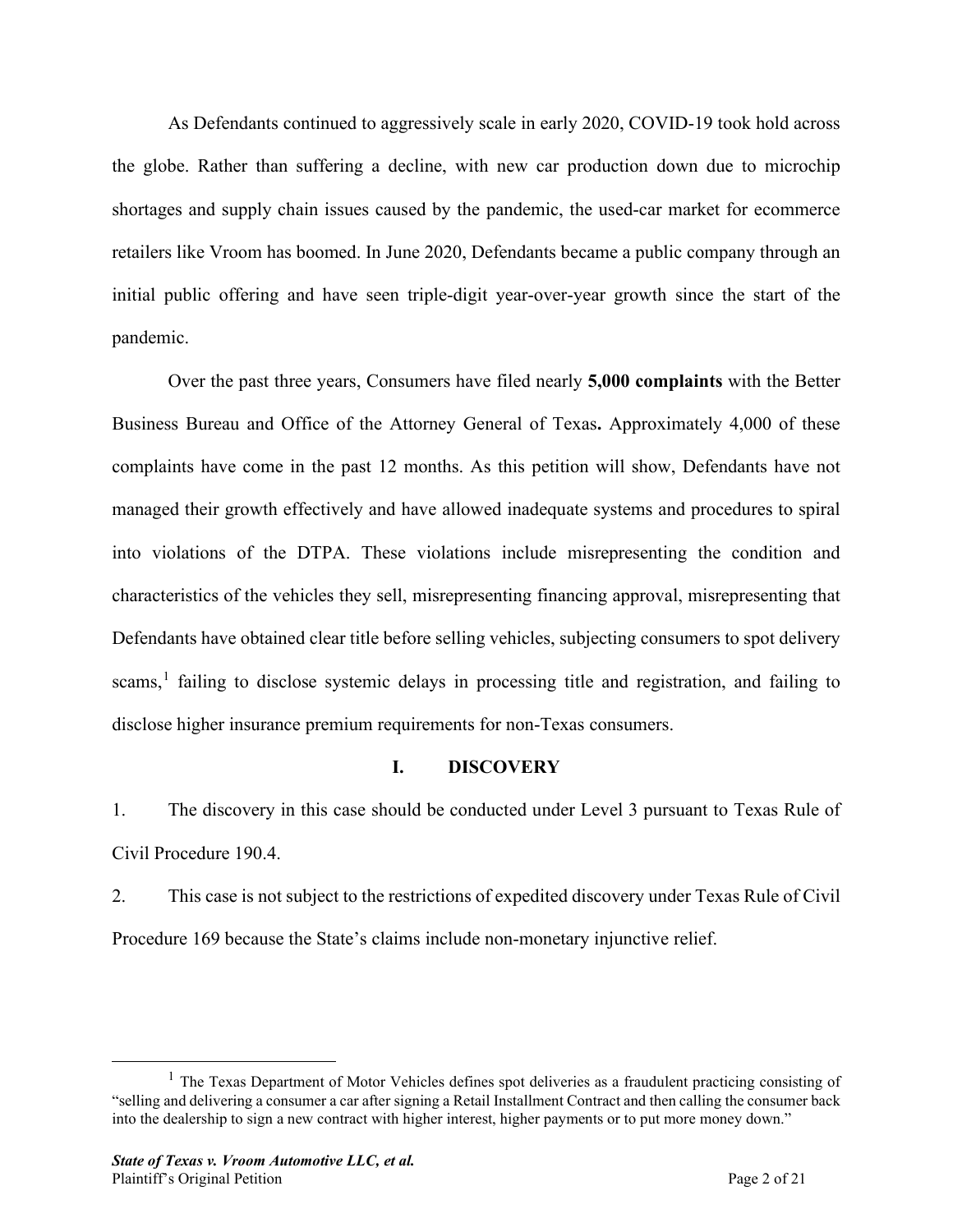3. In addition to the claims for non-monetary injunctive relief, the State seeks monetary relief of \$1,000,000 or more, including civil penalties, attorneys' fees, restitution, and costs.

# **II. JURISDICTION**

4. This action is brought by the Attorney General Ken Paxton in the name of the State of Texas through his Consumer Protection Division and in the public interest under the authority granted by section 17.47 of the DTPA upon the grounds that Defendants have engaged in false, deceptive, and misleading acts and practices in the course of trade and commerce as defined in, and declared unlawful by, subsections 17.46(a) and (b) of the DTPA. In enforcement suits filed pursuant to section 17.47 of the DTPA, the Attorney General is further authorized to seek civil penalties, redress for consumers, and injunctive relief. The Attorney General may also seek reasonable attorneys' fees and court costs for prosecuting this action, as authorized by Texas Government Code section 402.006(c).

## **III. DEFENDANTS**

5. Defendant Vroom Automotive LLC, d/b/a Texas Direct Auto and Vroom, is a Texas limited liability company with their principal place of business at 12053 Southwest Freeway, Stafford, Texas, 77477. It is the primary operating entity for Defendant Vroom Inc.'s purchases and sales of used vehicles. It may be served with process by serving their Registered Agent: Corporation Services Company, at 211 E. 7th, Suite 620, Austin, Texas 78701. *SERVICE OF PROCESS IS HEREBY REQUESTED*.

6. Defendant Vroom Inc. is a Delaware corporation with its principal place of business at 1375 Broadway, 11th Floor, New York, New York, 10018. It may be served with process by serving their Registered Agent: Corporation Services Company, at 211 E. 7th, Suite 620, Austin, Texas 78701. *SERVICE OF PROCESS IS HEREBY REQUESTED*.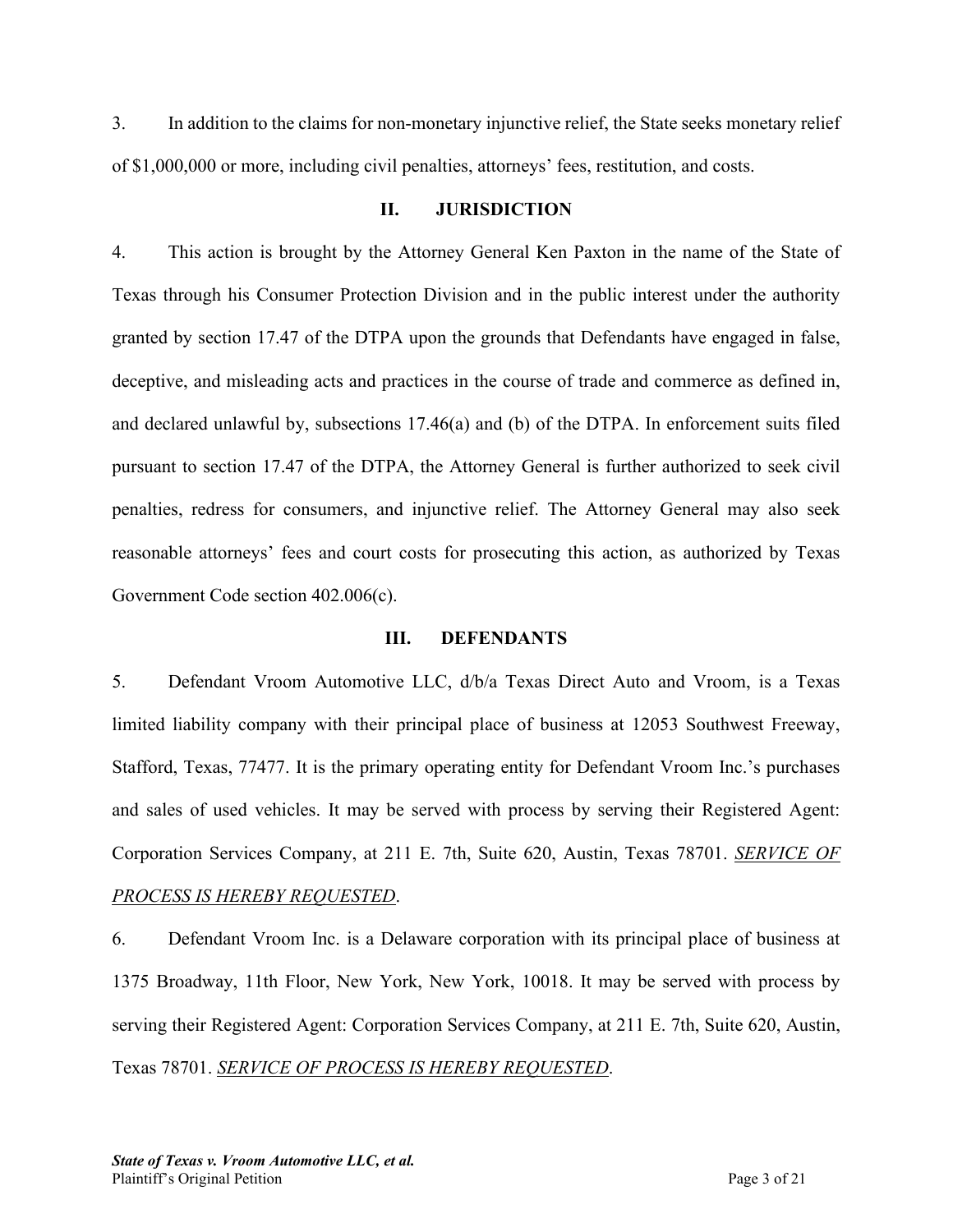#### **IV. VENUE**

7. Venue of this suit lies in Travis County, Texas, pursuant to DTPA subsection 17.47(b), because transactions forming the basis of this suit occurred in Travis County, Texas, and Defendants have done business in Travis County, Texas.

# **V. PUBLIC INTEREST**

8. Plaintiff has reason to believe that Defendants are engaging in, have engaged in, or are about to engage in, the unlawful acts or practices set forth below. Plaintiff has further reason to believe Defendants have caused injury, loss, and damage to the State of Texas, and have caused adverse effects to the lawful conduct of trade and commerce, thereby directly or indirectly affecting the people of this State. Therefore, the Consumer Protection Division of the Office of the Attorney General of the State of Texas is of the opinion that these proceedings are in the public interest.

#### **VI. TRADE AND COMMERCE**

9. Defendants have, at all times described below, engaged in trade and commerce as defined by subsection 17.45(6) of the DTPA.

#### **VII. ACTS OF AGENTS**

10. Whenever in this Petition it is alleged that a Defendant did any act, it is meant that Defendant performed or participated in the act or Defendants' officers, agents, or employees performed or participated in the act on behalf of and under the authority of Defendants.

#### **VIII. NOTICE BEFORE SUIT**

11. The Consumer Protection Division informed Defendants in general of the alleged unlawful conduct described below at least seven days before filing suit, as may be required by subsection 17.47(a) of the DTPA.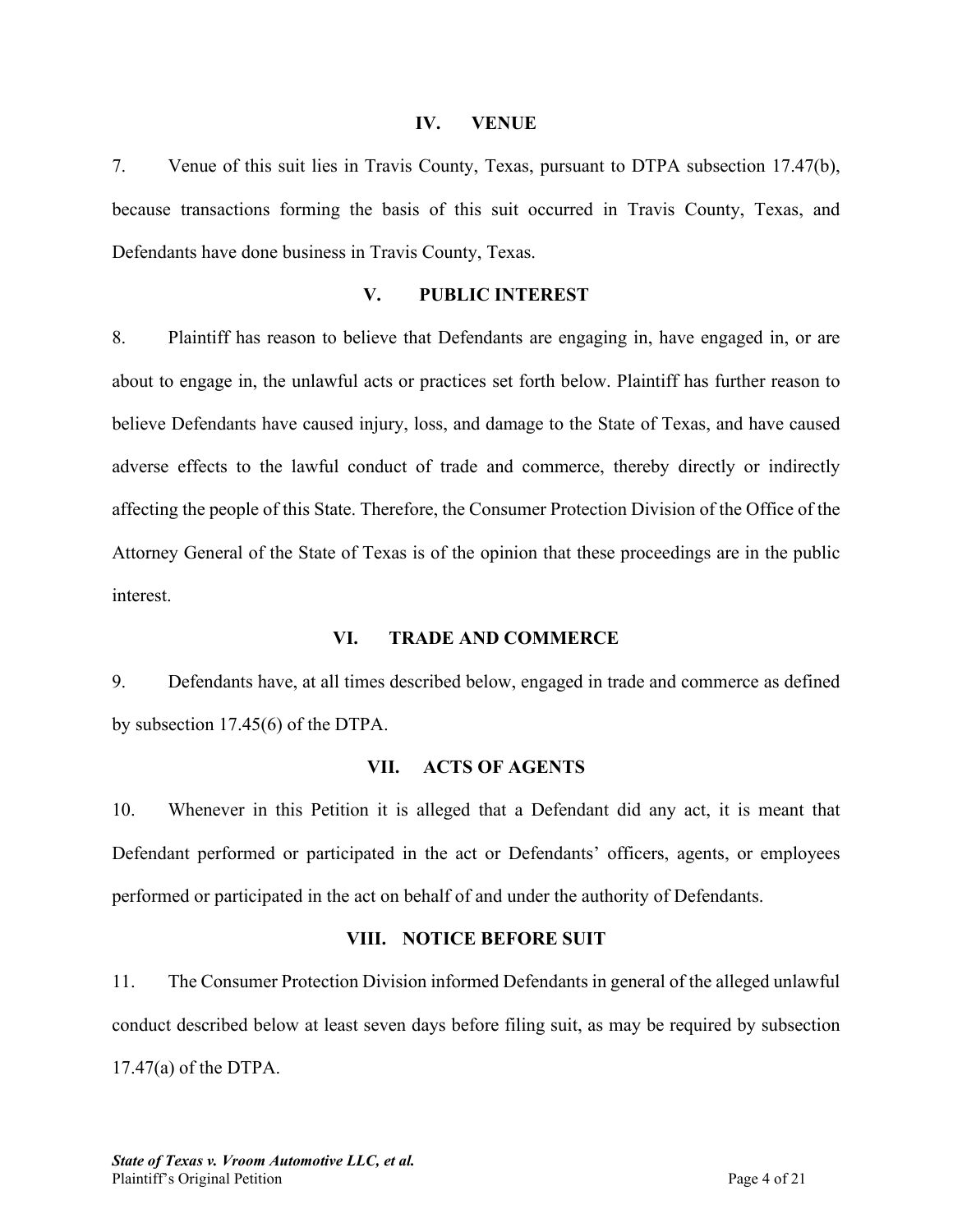#### **IX. APPLICABLE LAW**

12. The DTPA prohibits "false, misleading, or deceptive acts or practices in the conduct of any trade or commerce  $\dots$ ." DTPA  $\S$  17.46 (a).

13. Section 17.47 of the DTPA authorizes the Consumer Protection Division to bring an action for temporary and permanent injunction whenever it has reason to believe that any person is engaged in, has engaged in, or is about to engage in any act or practice declared unlawful by the DTPA.

## **X. FACTUAL ALLEGATIONS**

14. Defendants own and operate vroom.com, an e-commerce platform for buying and selling used cars, which offers an alternative to a traditional car dealer. Defendants operate primarily online, but also buys and sells used vehicles through a physical storefront in Stafford, Texas. Defendants are licensed independent vehicle dealers in Texas and Florida, and most of their transactions are executed under their Texas dealer license.

15. Since the pandemic began, more and more consumers have been forced to purchase bigticket items like cars completely online, sight unseen. In addition to a general reluctance to face the crowds of people at a brick-and-mortar auto dealership in a post-pandemic reality, component shortages and sustained demand have led to a spike in used-car prices, of which Defendants have been a beneficiary.

16. In 2018, Defendants sold approximately 10,000 vehicles online. In 2019, Defendants sold nearly 19,000 vehicles online. In 2020, Defendants sold approximately 34,488 vehicles online, an 82% increase year-over-year. In only the first three quarters of 2021, Defendants sold approximately 53,455 vehicles, a 127% year-to-date increase.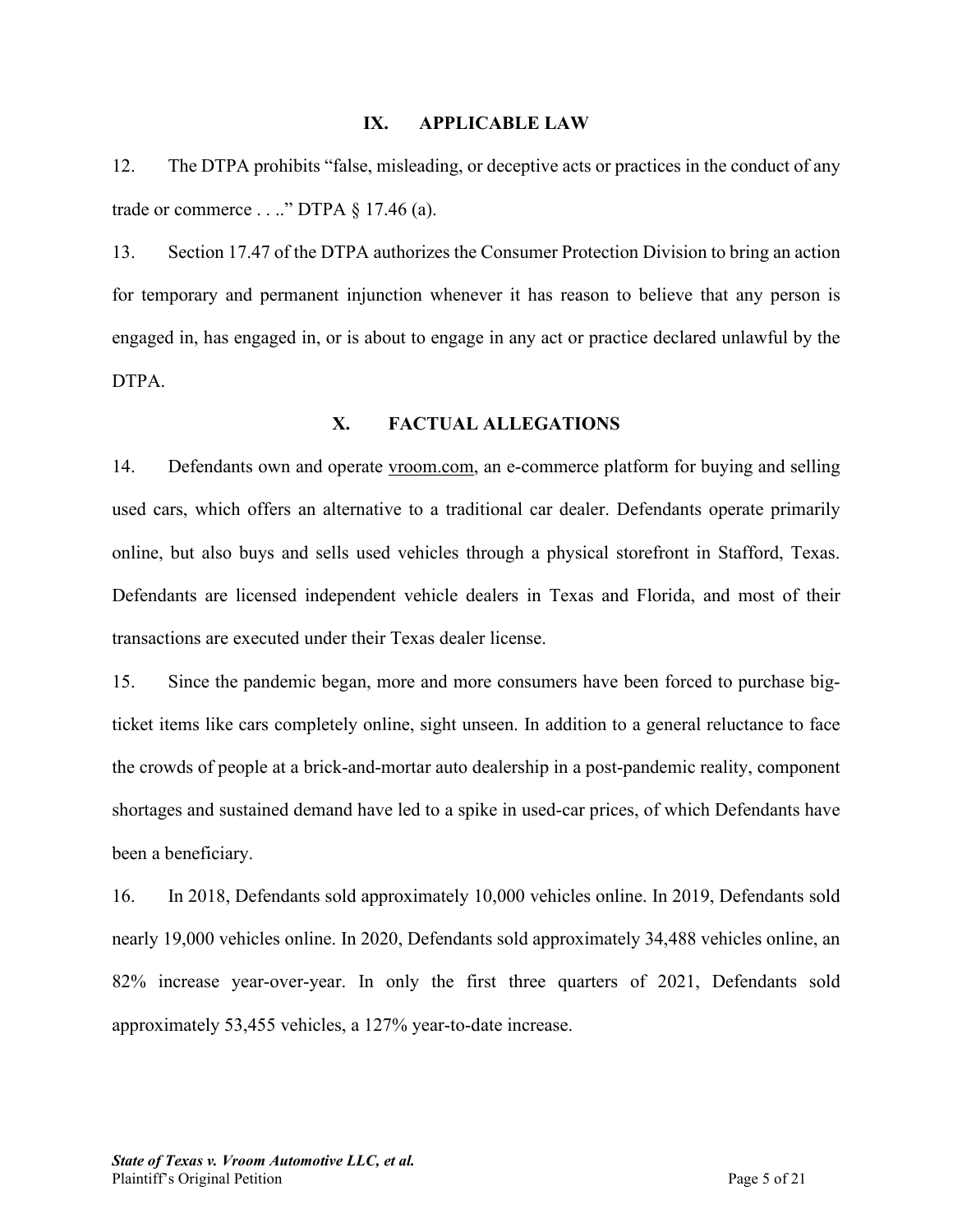

Note: For a description of how we define and calculate this metric, please see "Management's Discussion and Analysis of Financial Condition and Results of Operations."

In short, Defendants' growth has been exponential in the last three years of operation.

17. For consumers considering a vehicle purchase, Defendants offer an online catalog of thousands of previously owned vehicles, promising delivery anywhere in the continental United States. Defendants offer cars from a spectrum of manufacturers, including Tesla, BMW, Honda, Toyota, Ford, and Chevrolet with prices ranging from \$11,000.00 to \$106,999.00. Approximately 80% of the used vehicles listed for sale on vroom.com were purchased directly from consumers.

18. Defendants tout a "no haggle, no pressure" experience accessible from any device. Defendants give consumers the ability to filter the selection of vehicles by make, model, mileage, color, and other factors. Once a consumer has selected a vehicle, they can review the vehicle's profile, which includes approximately 20 photographs of the vehicle, a description of the vehicle and its features, ownership history, and defect disclosures. When a consumer finds the vehicle they want, they can enter their information, select a delivery date, secure financing, add warranty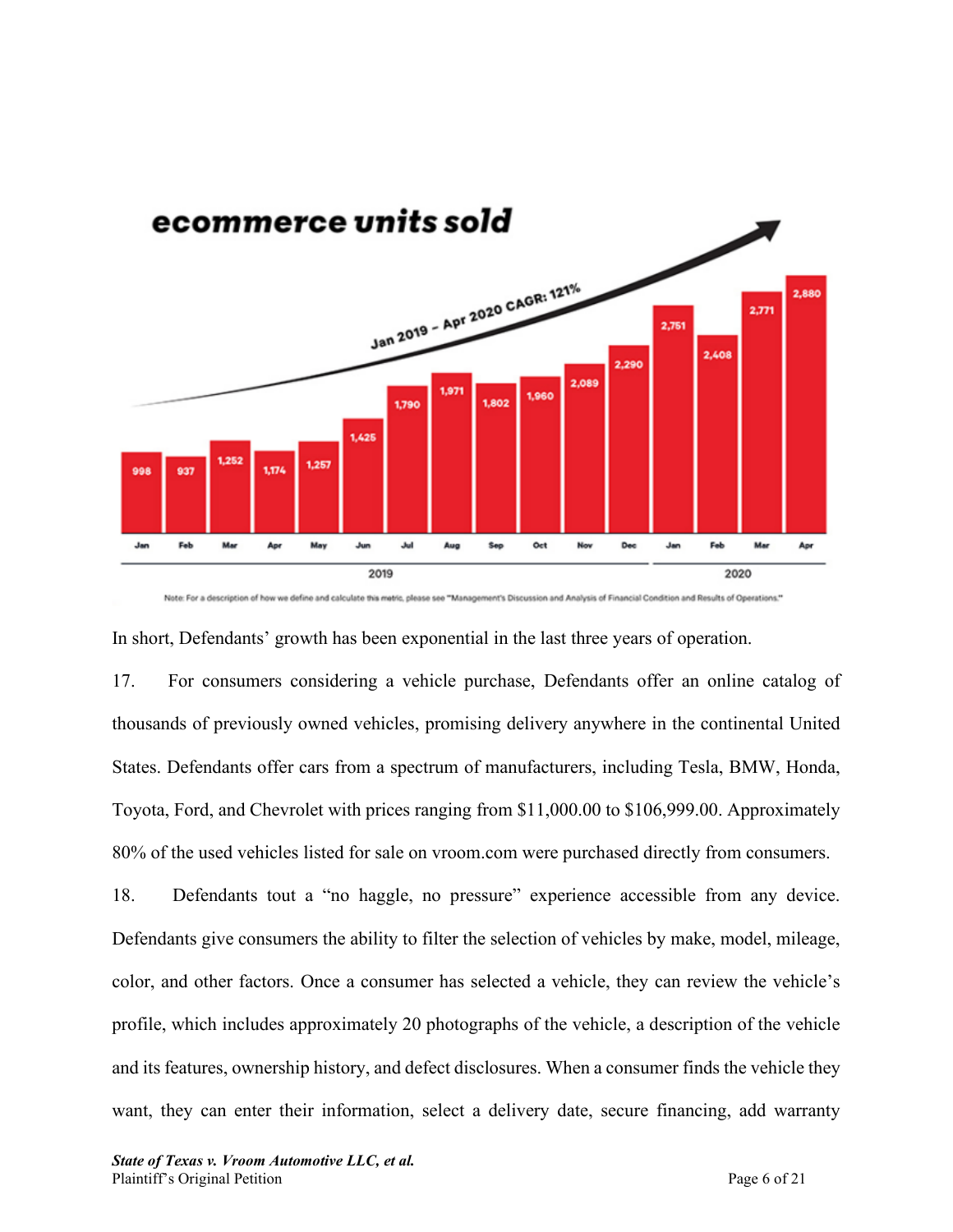coverage, make a down payment, and upload the necessary identification verifications to finalize the online order. The following shows how Defendants conceptualize the buying process as straightforward and convenient for consumers:



After a vehicle is ordered, Defendants' system generates the required supporting documents, populates the documents with the details of the transaction, and delivers the completed documents as electronic files. Many of the documents can be presented to the consumer, signed, stored, and transmitted electronically. Where wet ink signatures are mandated, Defendants mail printed contracts to the consumer via overnight delivery to execute. Defendants aim to convince consumers of how easy it can be to purchase a used vehicle entirely online.

# Defendants Representations for Buying/Selling Experience

19. Defendants acknowledge that to earn increased market share in the used car industry they must provide consumers with a trustworthy buying and selling experience: "confidence comes standard with every Vroom vehicle." Trust is even more important in the ecommerce experience because consumers cannot see the car in person prior to purchase. To establish trust before a big purchase, Defendants make representations about the quality, safety, presence of imperfections, and accident history for the used vehicles offered for sale. Defendants also promise to transfer proof of ownership in a timely manner and as required by law. Through these representations and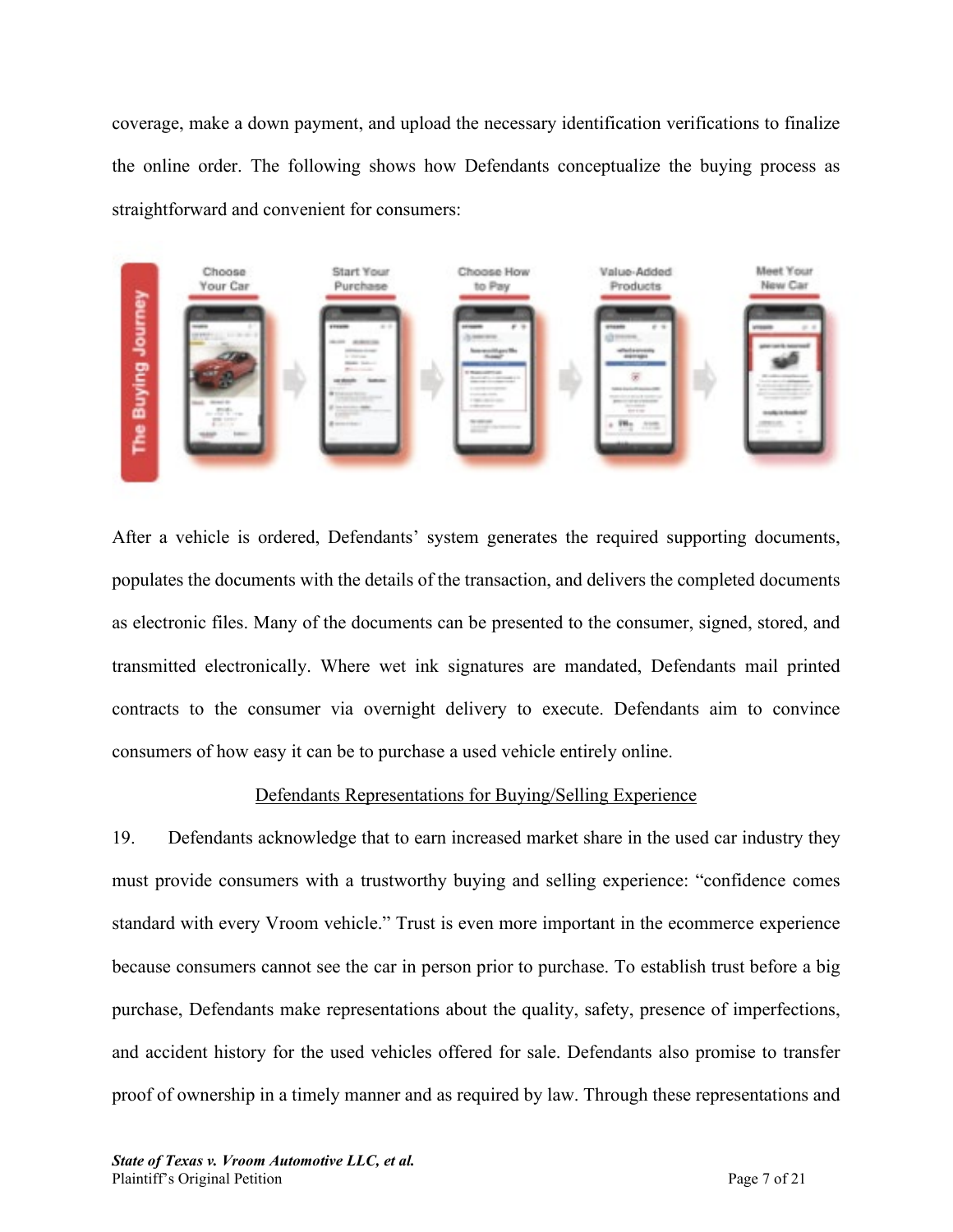more, Defendants seek to assure consumers that ecommerce is not only a viable car shopping method, but the preferable one.

20. Whether purchased from a consumer, an auction, or a national rental car company, Defendants transport purchased cars to one of Defendants' reconditioning facilities. Upon arrival at a reconditioning facility, Defendants claim that their proprietary reconditioning management software platform tracks every cosmetic and mechanical defect, as well as progress towards remediation, and that every vehicle allegedly goes through these rigorous inspections. If they cannot make the vehicle safe and serviceable, Defendants claim that the vehicle is flagged for wholesale auction, even if it cuts into their profits. To that end, Defendants represent that every car listed for sale is a "high-quality Vroom-reconditioned vehicle" that has passed multiple cosmetic, mechanical, and safety inspections, and that vehicles that do not meet their standards will not be listed for sale.

21. Defendants provide a set of photos taken from multiple angles, both interior and exterior, and list specifications about every vehicle. Defendants promise that if vehicle imperfections are not repaired during the reconditioning process, they will include a disclosure and photographs of the imperfections, so consumers are aware before ordering and paying for non-refundable delivery. 22. In addition to promises of reconditioning of each vehicle for any cosmetic, mechanical and safety issues, Defendants promote their complimentary 90-day limited warranty with every purchase. This limited warranty is meant to minimize unexpected costs associated with mechanical breakdowns, repairs, parts, and labor. A reasonable consumer would expect such mechanical breakdowns to be a rare and unexpected occurrence after the reconditioning process.

23. In the past, Defendants advertised that each vehicle has a clean title and has not been in an accident. *See:*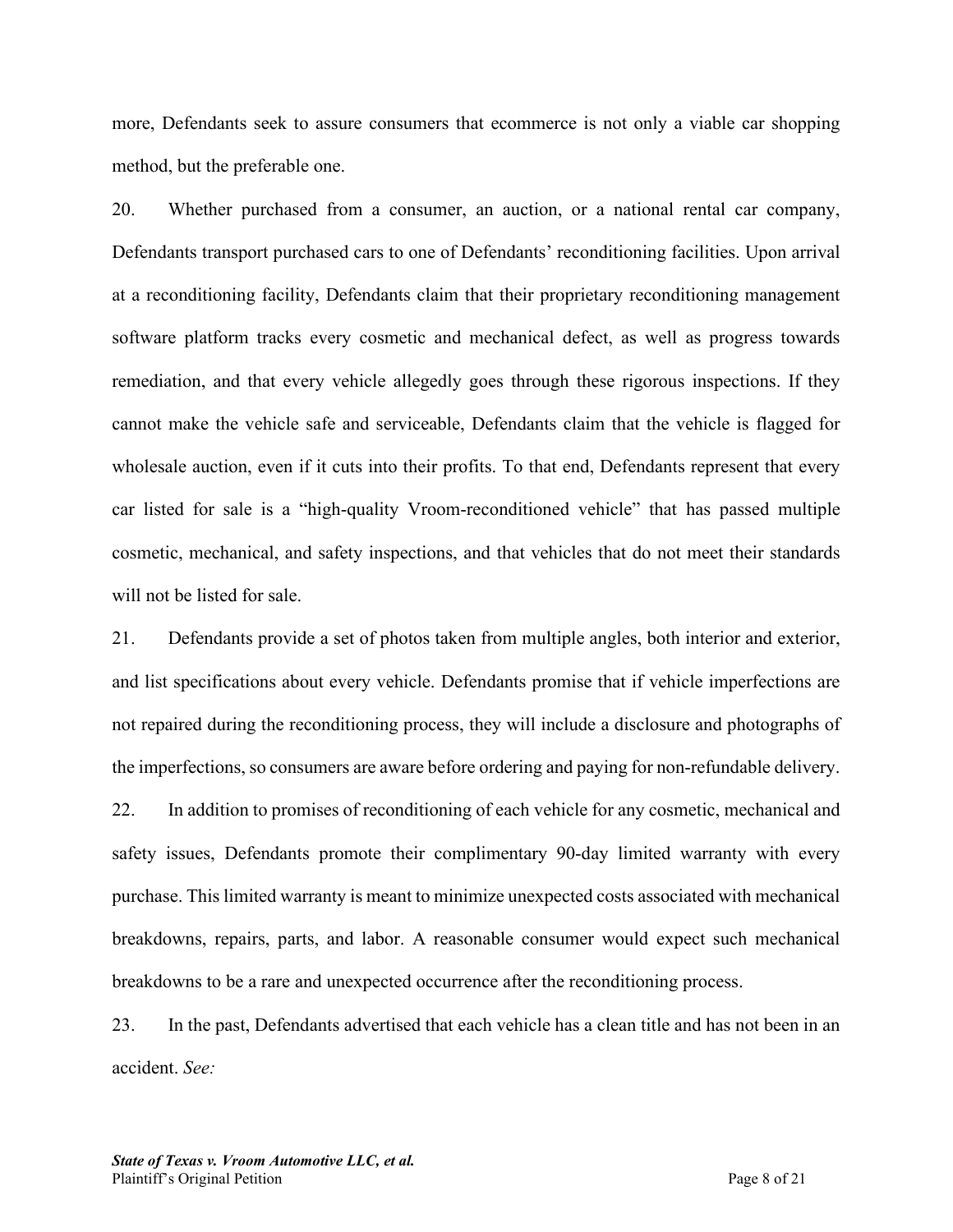#### ь  $Q_{0}$ AII Maps My saves

# Vroom® Used Cars | Used Cars For Sale Online | Get Your **Next Car Delivered**

www.vroom.com/Used-Cars

Ad Shop 1,000s of Accident-Free Cars and Trucks. Get a Car from Your Phone to Your Driveway. Easy Online Financing. Our 12+ Financing Partners Compete to Get You a Competitive Rate.



Defendants have since changed these advertisements: instead of "No Accident Cars Only," or "Shop 1,000s of Accident-Free Cars and Trucks," Defendants now offer a CARFAX auto history report with each vehicle. The distinction is subtle—rather than advertising accident-free vehicles, Defendants now advertise an "accident-free CARFAX vehicle history report at the time of purchase and sale." Defendants disclaim any responsibility for the accuracy of the information contained in the CARFAX reports and make no representation or warranty on whether the vehicle has been in an accident. As detailed below, some consumers were sold vehicles with apparent damage consistent with a prior accident.

24. Defendants are not selling a fungible product. It is implied in every transaction that proof of ownership of that vehicle will be provided upon receipt of payment. A title serves as proof of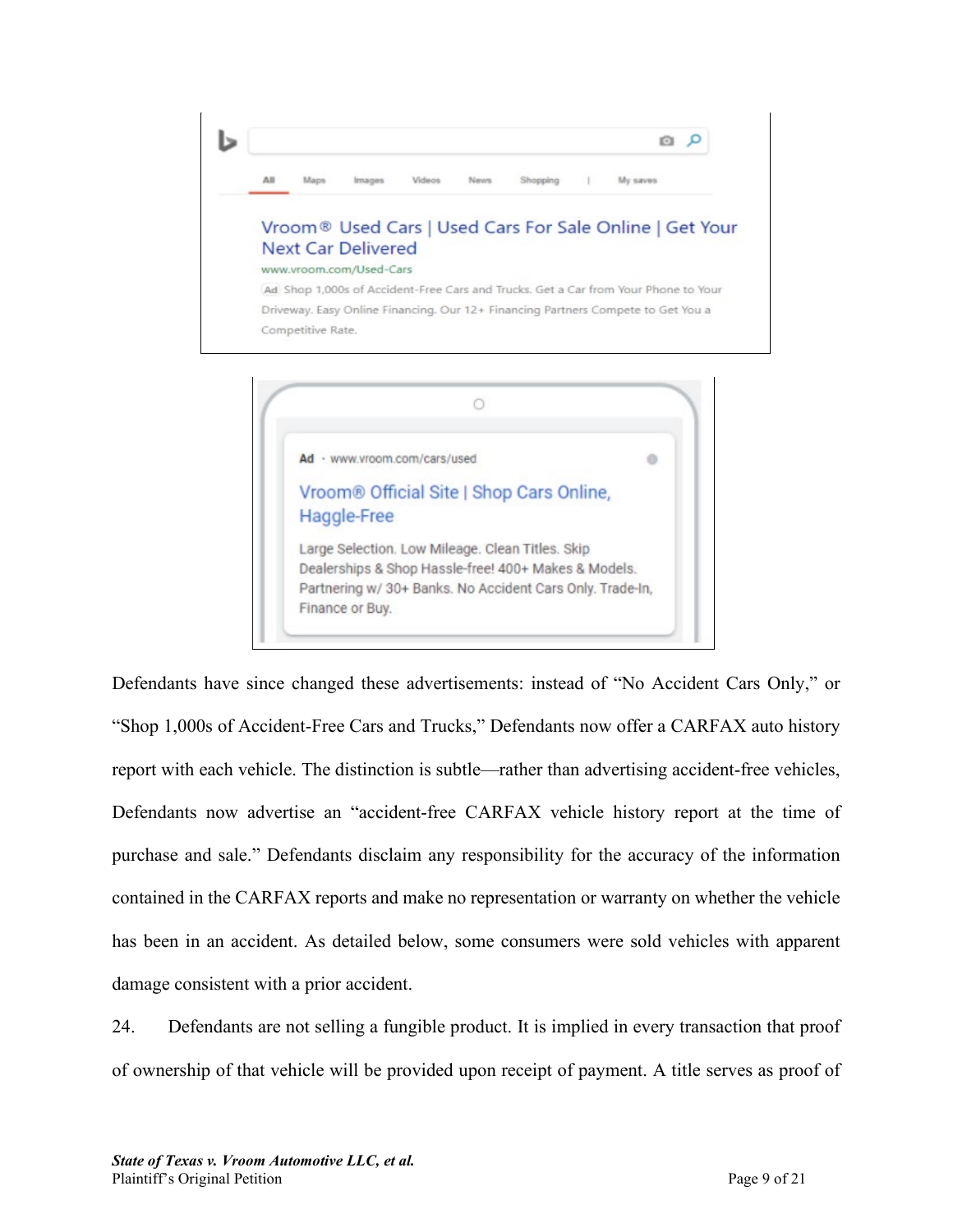ownership and is essential for selling or registering a vehicle. Registration is necessary to show that a car is legally permitted on public roads. Driving without a current registration is illegal.

25. As a licensed Texas dealership, Defendants are required by law to process and complete the title and registration process for their Texas customers within 30 days of purchase, or 45 days of purchase if the vehicle is financed. Defendants are required by law to collect the tax, title, and license fees for their Texas customers. Defendants charge consumers a fee for vehicle licensing and registration, which is disclosed as a line item on the final vehicle purchase invoice. *See*:

| <b>Purchase Details</b>                                                                                                                                                                                                                                                                                                                        |             |  |  |
|------------------------------------------------------------------------------------------------------------------------------------------------------------------------------------------------------------------------------------------------------------------------------------------------------------------------------------------------|-------------|--|--|
| Selling Price                                                                                                                                                                                                                                                                                                                                  | \$19,999.00 |  |  |
| Dealer's Inventory Tax                                                                                                                                                                                                                                                                                                                         | \$33.14     |  |  |
| The dealer's inventory tax charge is intended to<br>reimburse the dealer for ad valorem taxes on its motor<br>vehicle inventory. The charge, which is paid by the<br>dealer to the county tax assessor-collector, is not a tax<br>imposed on a consumer by the government, and is not<br>required to be charged by the dealer to the consumer. |             |  |  |
| State Sales Tax                                                                                                                                                                                                                                                                                                                                | \$1,249.94  |  |  |
| <b>Other State Taxes</b>                                                                                                                                                                                                                                                                                                                       | \$0.00      |  |  |
| Dealer Documentary Fee                                                                                                                                                                                                                                                                                                                         | \$150.00    |  |  |
| A documentary fee is not an official fee. A documentary<br>fee is not required by law, but may be charged to buyers<br>for handling documents relating to the sale. A<br>documentary fee may not exceed a reasonable amount<br>agreed to by the parties. This notice is required by law."                                                      |             |  |  |
| <b>Title Fee</b>                                                                                                                                                                                                                                                                                                                               | \$33.00     |  |  |
| License & Registration Fee                                                                                                                                                                                                                                                                                                                     | \$81.50     |  |  |
| <b>Inspection Fee</b>                                                                                                                                                                                                                                                                                                                          | \$25.50     |  |  |

| License & Registration Fee | \$81.50     |
|----------------------------|-------------|
| <b>Inspection Fee</b>      | \$25.50     |
| <b>Other State Fees</b>    | \$0.00      |
| Vehicle Service Contract   | \$1,447.00  |
| Gap Coverage               | \$0.00      |
| Tire & Wheel Coverage      | \$471.00    |
| Delivery                   | \$699.00    |
| Subtotal                   | \$24.189.08 |

26. Defendants deliver their vehicles with 60-day temporary tags issued by the DMV. The 60 day temporary tags allow consumers to drive their vehicles immediately while they wait for the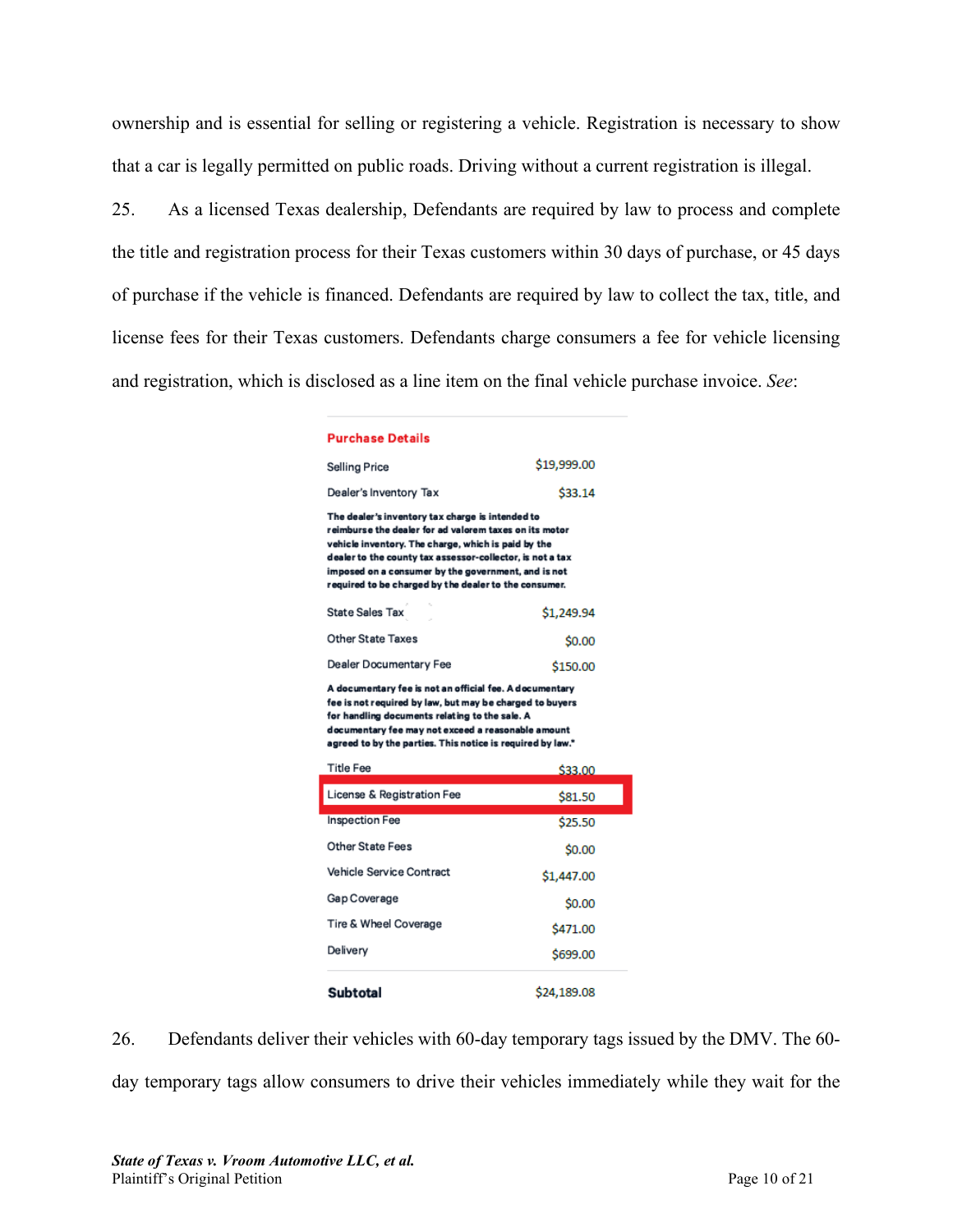Defendants to complete the timely transfer of title and registration. The 60-day window is meant to give a reasonable buffer for an auto dealer to transfer their title to the purchaser and complete registration.

# Defendants' False Promises Mislead and Deceive Consumers: A. Conditions, Characteristics, and Vehicle History

27. Consumers who relied on the Defendants' representations and purchased a vehicle have, in the last three years, filed over 5,000 complaints with the Better Business Bureau and the Office of the Attorney General of Texas. According to these complaints, Defendants have woefully failed to live up to their representations.

28. Defendants mislead consumers to believe that every car they sell is in good condition. They advertise a rigorous inspection process, claiming each vehicle passes a minimum of four inspections, to reassure the weary consumer before ordering and paying for delivery fees. Consumer complaints, however, tell another story.

29. Consumers complain that upon third-party inspection, they discovered that the vehicles received had sustained unreported damage. The examples are numerous. In one case, within hours of delivery, a Texas consumer reportedly noticed that the oil change and engine service lights came on, and there was an irregularity in the windshield and scratches on the wheel. The consumer took the vehicle to a nearby dealership, and after an inspection was told it needed spark plugs, new filters, an oil change, and a radiator leak to be repaired.

30. In another case, a Texas consumer complained that when Defendants delivered the vehicle, the consumer immediately noticed a strong odor in the interior that she described as similar to being near a boat. She noted that the interior carpet looked as if it had been completely replaced. The next day, she took it to a mechanic for a standard inspection. The inspection identified several areas of internal rust that could only be caused by sitting in water for an extended amount of time,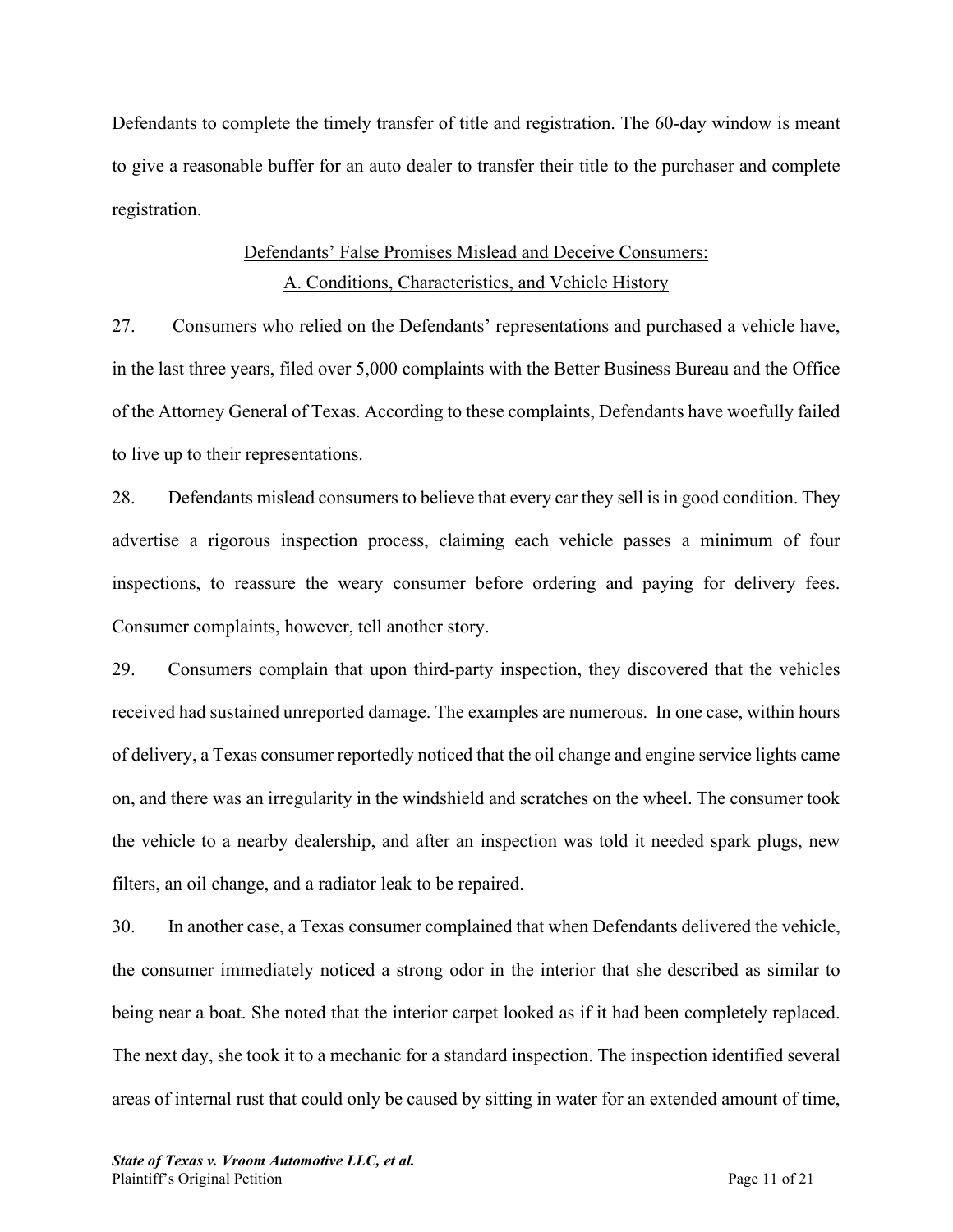as well as other conditions that indicated flood damage. The consumer stated that Defendants never disclosed the rusted areas or the other evidence of flooding. Defendants accepted a return, but the consumer reported that the same vehicle was relisted by Defendants shortly thereafter without any disclaimer regarding the flood damage.

31. Another Texas consumer reported that when he took his delivered vehicle to a local Cadillac dealership for inspection, they found many issues with the car, including a damaged tire and rim, a cracked spoiler and windshield, several bolts missing from the undercarriage, and even evidence of a prior accident. The consumer complained that he was quoted \$8,000 to fully repair issues that were not disclosed and should have been identified and addressed during the "rigorous inspection process." The consumer stated that he then spent several hours on the phone for over a month trying to get a refund and his traded vehicle back from Defendants.

32. In another example, a Texas consumer complained that she attempted to drive her new vehicle for the first time, but the driver's seat was pushed all the way back. When she attempted to slide the front seat forward, it would not budge because the rail underneath the seat was damaged. At the direction of Defendants, she reportedly obtained an estimate from a Honda dealership of approximately \$1,700.00 to repair the damaged seat. The consumer reported that this damage was not disclosed to her when she purchased the vehicle.

33. Shortly after delivery, another Texas consumer complained that he noticed the check engine light was on, the air conditioning did not work, and the vehicle shook when braking. The consumer received a dealership estimate of approximately \$2,369.00, plus a \$152.00 diagnosis fee the consumer had to pay. After wasting hours on the phone with customer service, Defendants reportedly only offered \$1,000.00 for the repairs.

34. There are many more examples: A consumer reported that Defendants attempted to deliver a vehicle to the consumer that could not even be removed from the trailer due to a failed parking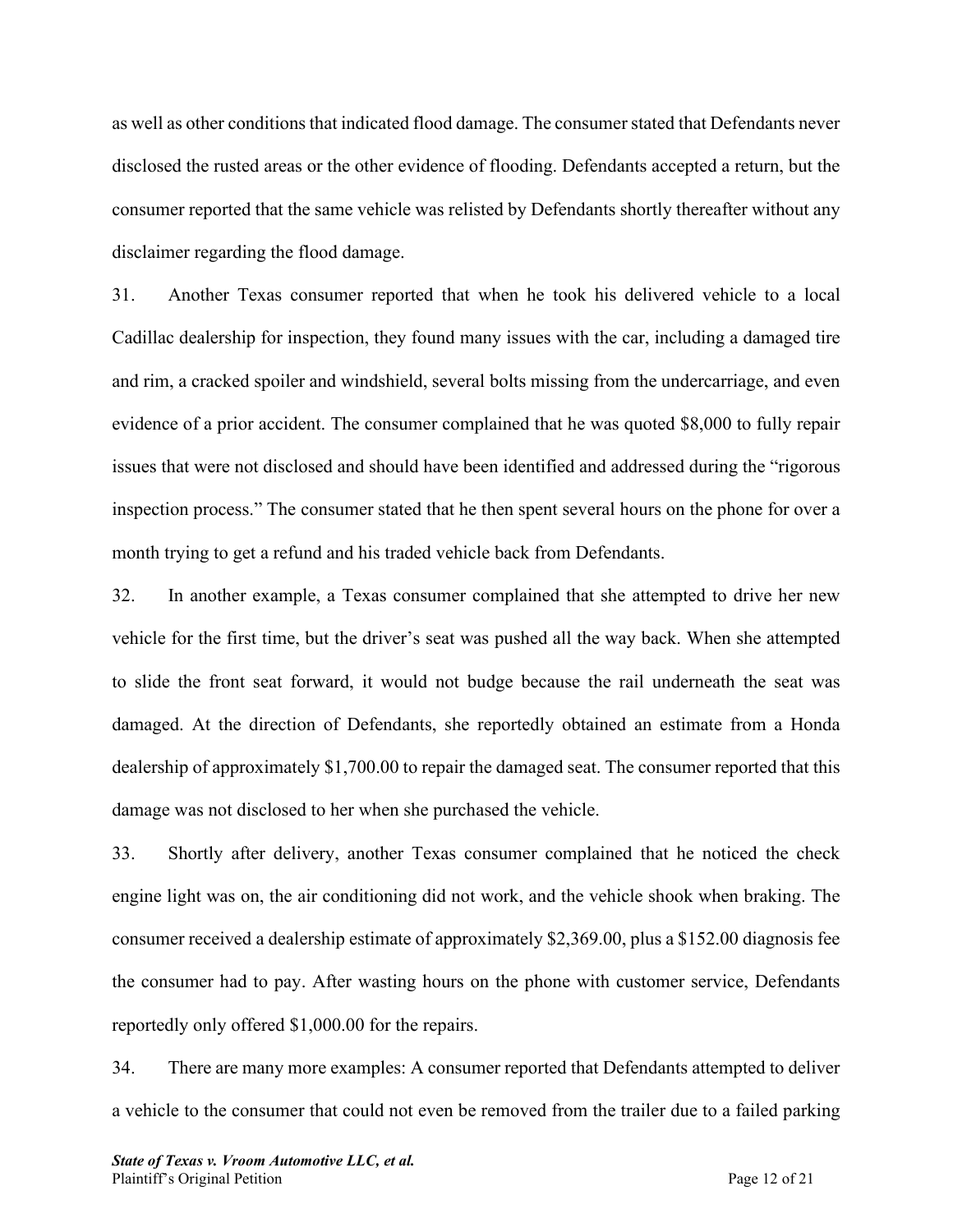brake pump. Defendants reportedly insisted that the vehicle be taken to a dealership and then tried to make the consumer pay for the parking brake pump repairs. Defendants have also reportedly delivered vehicles to Texas consumers with undisclosed hail damage, and even undisclosed structural damage. In the case of the undisclosed structural damage, the consumer was told by a mechanic that the axel of the vehicle he was sold had rusted so thoroughly, it would eventually snap while operating.

35. Consumers have reported that the vehicle they received was not as depicted on the website. One Texas consumer complained that he purchased a Tesla with a specific trim package and was delivered a completely different Tesla with a cheaper trim package. Another Texas consumer reportedly received a 2020 GMC Yukon XL that did not include all the features described on the website.

36. Despite making the representations that they only sold accident-free vehicles, consumers' complaints show they have received vehicles with prior accident damage. One Texas consumer stated that he refused delivery from Defendants because the vehicle was delivered in substantially worse condition then advertised—there were multiple locations of body repair work on the car that demonstrated that it had been involved in an accident and poorly repaired.

37. Another Texas consumer complained that he purchased a vehicle that he later learned Defendants purchased from a Florida auction with a salvage title.<sup>[2](#page-12-0)</sup>

38. Though Defendants generally offer refunds for the issues described above, one cannot overlook the time and upfront costs that consumers spend dealing with what appear to be obvious

<span id="page-12-0"></span> $<sup>2</sup>$  A salvage title indicates that the vehicle suffered some kind of significant damage in the past. In general,</sup> the Department of Motor Vehicles issues a "salvage" or "junk" title when the vehicle was damaged to the extent that the costs of repair exceed the value of the vehicle before it was damaged.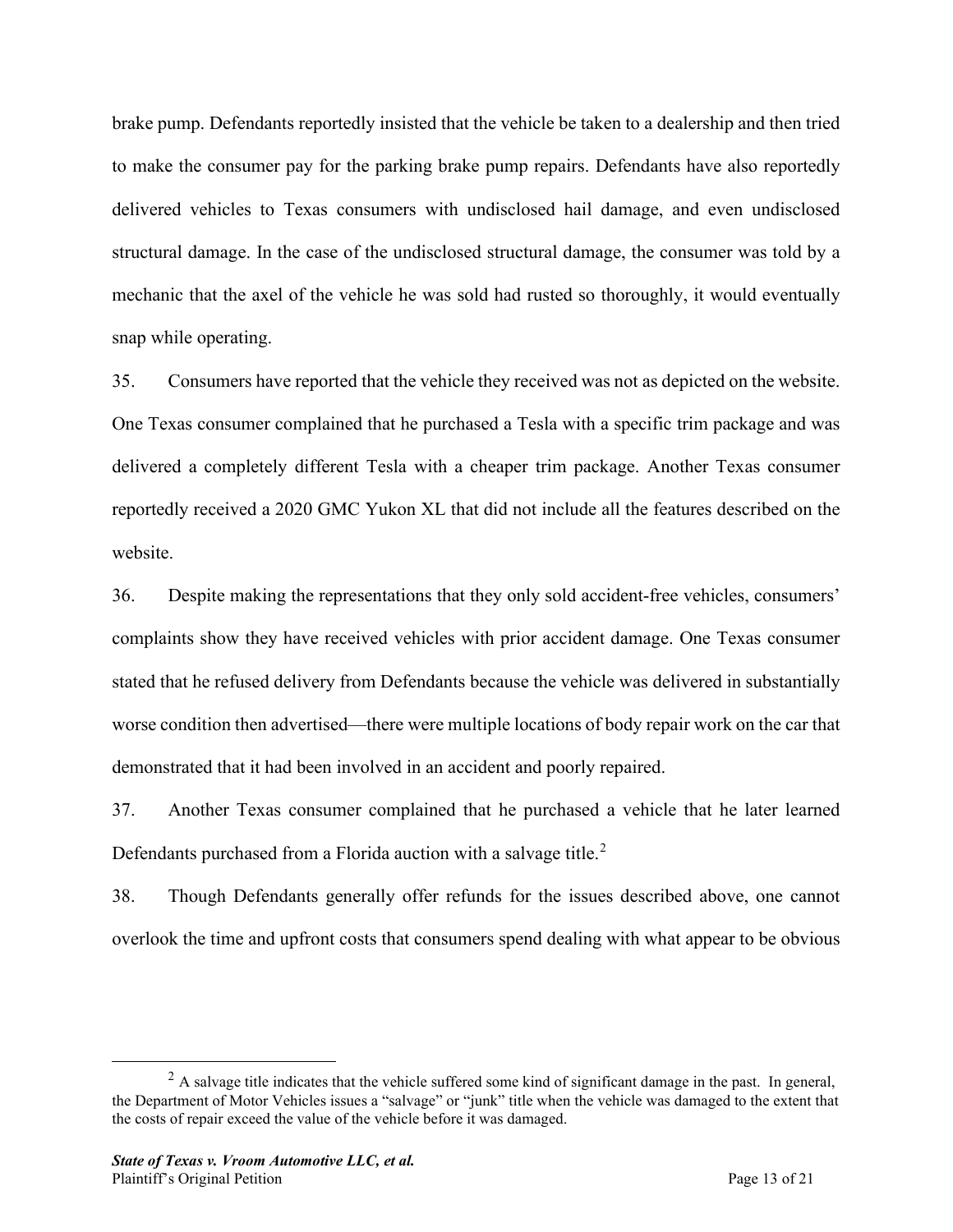and often critical vehicle issues. In some cases, consumers put themselves in danger by driving these faulty vehicles to a local mechanic or dealership for an initial inspection.

## B. Terms of Financing and Approval to Consumers

39. Defendants have also misrepresented financing approval to consumers. Defendants wait until after consumers enter retail purchase contracts, receive delivery of the vehicle, and drive for several weeks before telling some consumers that they failed to obtain financing. Defendants then threaten consumers with repossession if they do not agree to new (and often more expensive) terms, to pay in full, or to obtain their own financing.

40. In one such instance, a Texas consumer was contacted by Defendants—several weeks after entering a contract, making a down payment, and vehicle delivery—claiming that they did not have bank approval. The consumer reported that Vroom has subsequently run her credit through multiple lenders in search of financing.

41. Further, Defendants misrepresent financing approval while collecting a nonrefundable \$249 fee. One consumer complained that after he selected a vehicle to purchase online, he input his personal information into Vroom's website and was immediately informed that he qualified for financing through Defendants. The consumer reported that he was shown which lender would finance the loan and was even allowed to review the terms of the loan. To continue with his purchase, Defendants required him to pay a \$249 fee to cover the cost of removing the vehicle listing from their website. The consumer, under the impression that he was already approved for financing and that this was indeed the car he wanted, chose to pay the fee and proceed. The consumer complained that he was later contacted by a Vroom representative to inform him that his financing application had been denied and that his order was cancelled. When he asked about the \$249 fee, the representative informed him that the fee was nonrefundable. Defendants have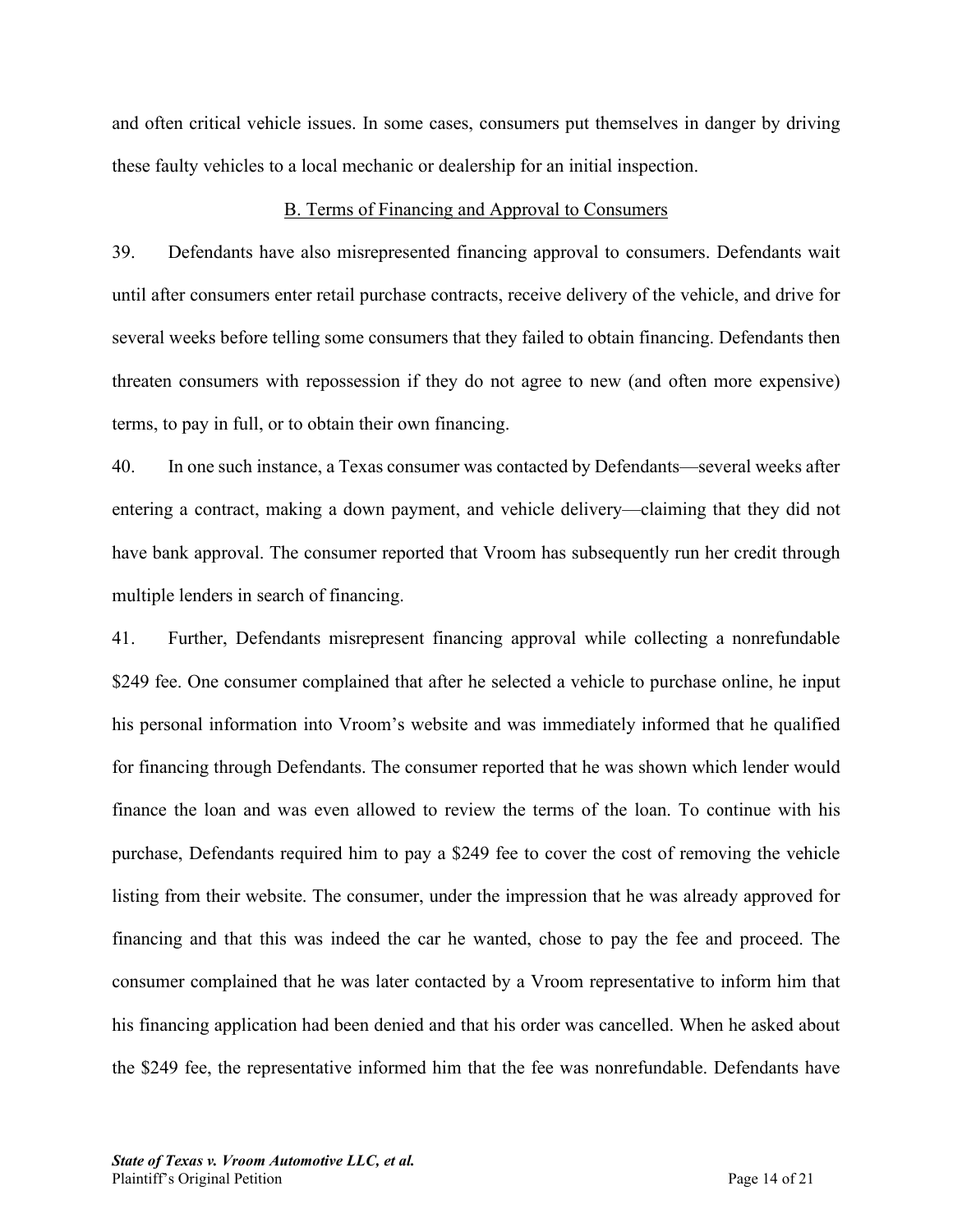also refused to refund the \$249 fee when the purchase order was cancelled for no apparent reason and by no fault of the consumer.

## C. Title and Registration

42. Nearly 80% of the vehicles Defendants sold in 2021 were customer sourced. Defendants' pandemic-era growth has been rapid, but they are cutting corners to realize those gains. Defendants are turning over their customer-sourced vehicles so quickly that they are reselling vehicles before they even obtain clear title. In so doing, Defendants are misrepresenting ownership of the vehicles they are listing for sale on their website. Defendants are not disclosing that the sale is subject to their ability to obtain clear title to the offered vehicle. In some complaints, Defendants have informed purchasers, who had been hopelessly waiting months for title and registration, that they must return the vehicles because Defendants do not have clear title.

43. Hundreds of consumers have complained that Defendants failed to timely register the change in ownership, leaving consumers with expired temporary tags and with no evidence of ownership.

44. Defendants designed a system that fails to meet the Texas legal requirements for timely transfer of the title and registration. Other online auto-dealers who comply with Texas's legal requirements for timely transfer of title and registration are at a disadvantage in the marketplace.

45. To date, the Texas Department of Motor Vehicles has issued five Notices of Department Decision after an investigation which determined that Defendants failed to timely register change in ownership on 168 occasions and offered to sell or sold vehicles without having a certificate of title on at least nine occasions.

46. Defendants reportedly mislead consumers about their current ability to comply with the State's legal requirements for timely transfer of the title and registration. This all but guarantees that consumers do not understand that they are purchasing a good that they will not be able to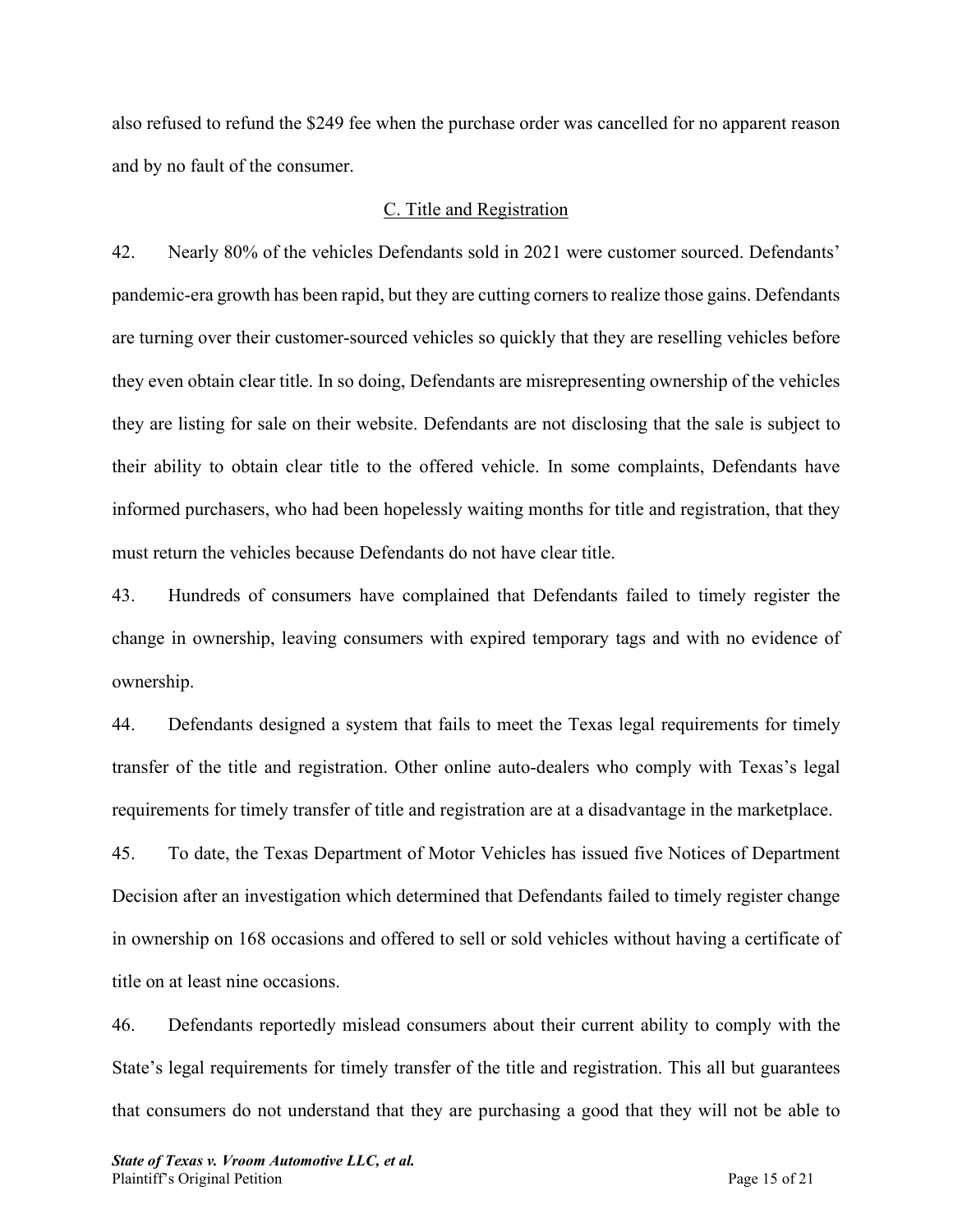prove they own. The complaints evidence consumer shock and frustration—they are not given answers by Defendants when they inquire of the delays in processing their titles and registration. Many consumers have reported waiting as much as a year to receive the title to their purchased vehicle, and sometimes even longer. Consumers have compared their purchases from Defendants to "bricks," or "driveway ornaments" when it became unlawful for them to operate their vehicles.

47. One Texas consumer stated that she purchased her vehicle in February 2021 and had been unable to obtain the title and registration from Defendants as of the date of her complaint to the Office of the Attorney General—nearly a year later—on January 15, 2022. She received numerous temporary tags and excuses ranging from DMV delays caused by the pandemic to title errors.

48. Another Texas consumer also complained that he purchased a vehicle in February 2021 and has yet to receive the title as of March 2022. The consumer was contacted in September 2021 by the Fort Bend County Tax Assessor's office to inform him that they could not transfer title because of a discrepancy in the chain of title of the vehicle. The consumer opened a case with Defendants' customer support service and has yet to reach a resolution through them.

49. Yet another Texas consumer reportedly received a letter from the tax accessor's office over three months after she purchased her vehicle from Defendants claiming there was an odometer discrepancy on the title application. The consumer claimed that Defendants assured her they would correct the problem and get her the title and registration. Three months later she received the same letter. When she filed her complaint to the Office of the Attorney General it had been over a year since she had her vehicle delivered and still did not have title and registration. The consumer finally received her title from Defendants on March 10, 2022, over a year and three weeks after she purchased the car in full.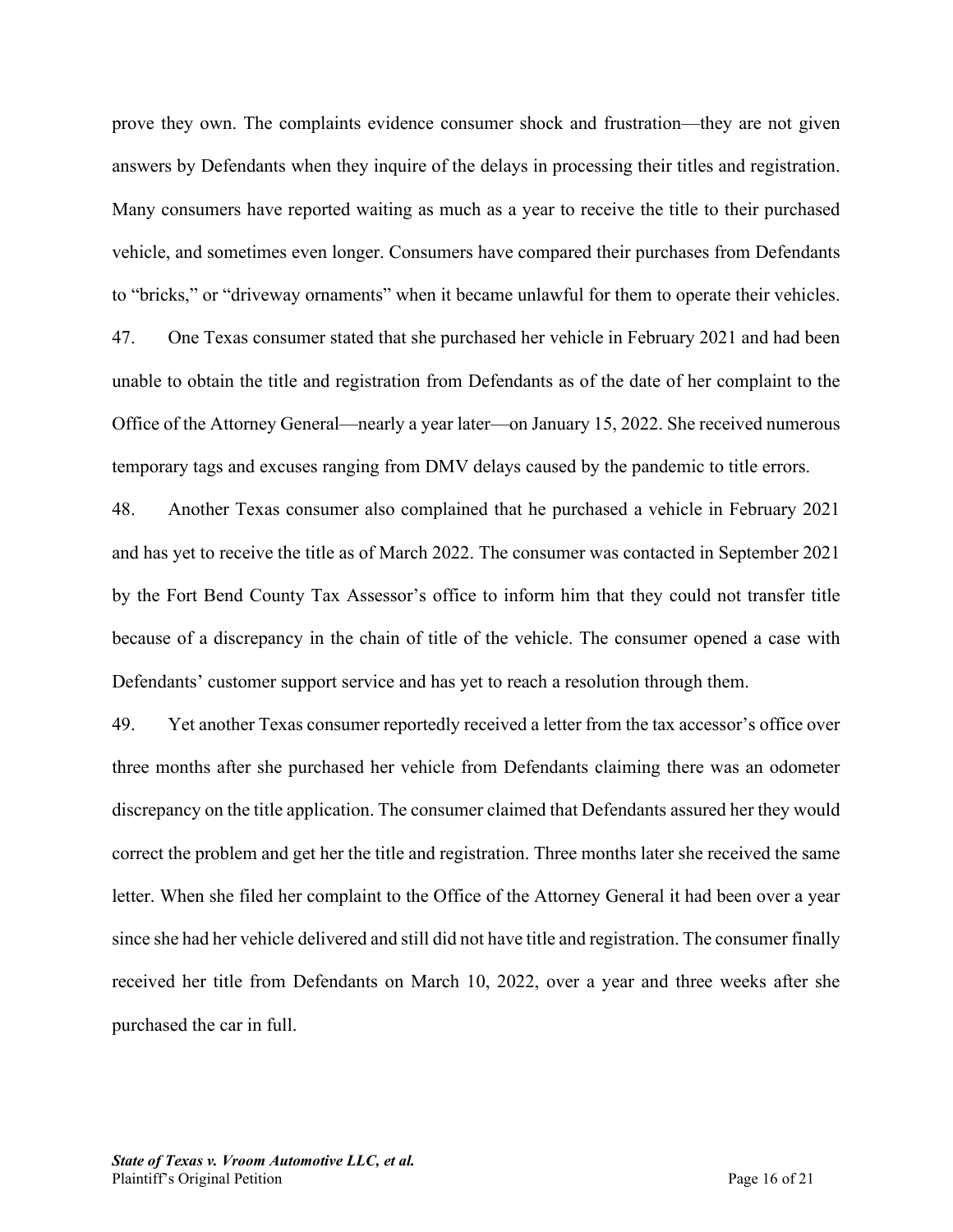# D. Insurance Coverage for Temporary Tags

50. The failure to secure title and registration is also evident with, and the source of, additional deceptive acts for out-of-state consumers. After the expiration of the initial 60-day temporary tags, Defendants offer to provide their consumers, both in Texas and out-of-state, with a 30-day special temporary tag from the DMV. Defendants are limited to purchasing four 30-day temporary tags per customer.

51. Defendants cannot assure their out-of-state consumers that the 30-day temporary tags are even valid in the consumer's home state. To the contrary, many out-of-state consumers have complained of multiple citations or impounded vehicles while displaying Texas temporary tags. One consumer's temporary tag had expired and her pleas for help were ignored by Defendants. She wrote: "they act like I'm asking for something I don't justly deserve," and "I have two children that I can't pick up from school if they are sick—I have doctors' appointments I can't drive myself to."

52. Worse, Defendants are only allowed to issue a 30-day temporary tag if the vehicle owner has insurance coverage consistent with minimum coverages required by Texas statute. Many states have lesser automobile insurance policy minimums. Defendants have forced out-of-state consumers to seek new insurance policies or change their insurance coverage, often with increased premiums, so Defendants can provide temporary tags to the out-of-state consumer while they try to sort out their own delay issues.

53. Consumers did not bargain for this undesirable position. Many consumers who live outside of Texas may not have purchased vehicles from Defendants if it meant they had to increase their insurance policy's minimum coverage simply to match Texas requirements and receive multiple 30-day temporary tags or risk driving their recently purchased vehicles illegally in their home states. This issue is not disclaimed by Defendants at the front end of the sales transaction.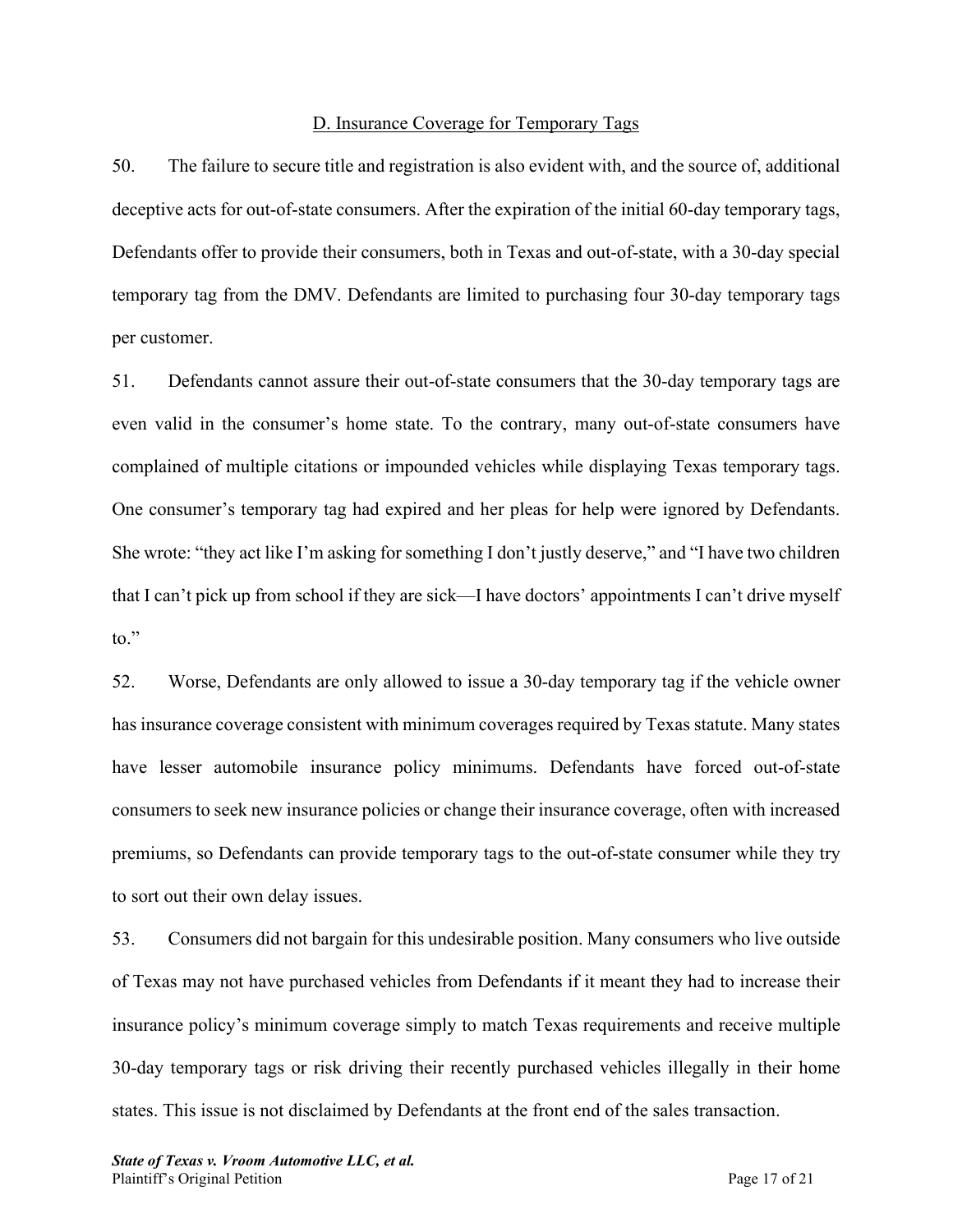#### **XI. DTPA VIOLATIONS**

54. Plaintiff incorporates Paragraphs 1 through 53, as is fully set forth herein.

55. Defendants have engaged in false, misleading, or deceptive acts or practices in the conduct of trade or commerce, in violation of DTPA § 17.46(a).

56. Defendants represented that their goods or services have sponsorship, approval, characteristics, ingredients, uses, benefits, or quantities which they do not have, in violation of DTPA § 17.46(b)(5).

57. Defendants represented that the agreement confers or involves rights, remedies, or obligations which it does not have or involve, or which are prohibited by law, in violation of DTPA § 17.46(b)(12).

58. Defendants represented that work or services have been performed on, or parts replaced in, goods when the work or services were not performed or the parts replaced, in violation of DTPA  $§ 17.46(b)(22).$ 

59. Defendants failed to disclose information concerning goods or services which was known at the time of the transaction, and such failure to disclose this information was intended to induce the consumer into a transaction into which the consumer would not have entered had the information been disclosed, in violation of DTPA § 17.46(b)(24).

## **XII. INJURY TO CONSUMERS**

60. Defendants have, by means of these unlawful acts and practices, obtained money or property from consumers who are entitled to restitution, or in the alternative, have caused actual damages to identifiable persons who are entitled to compensation.

## **XIII. PRAYER**

61. WHEREFORE, PREMISES CONSIDERED, Plaintiff prays that Defendants be cited according to the law to appear and answer herein; that after due notice and hearing, a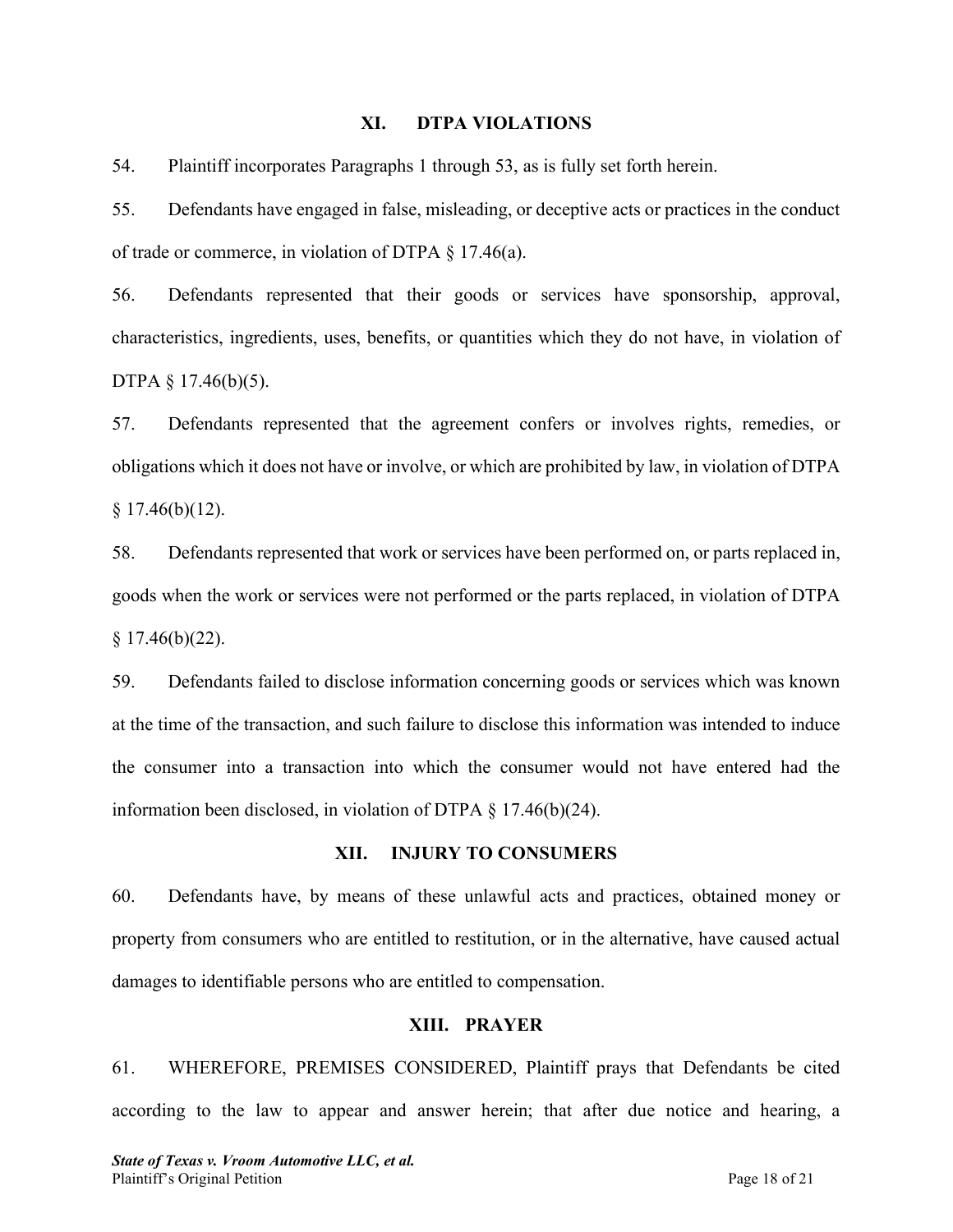TEMPORARY INJUNCTION be issued; and that after due notice and trial, a PERMANENT INJUNCTION be issued. Plaintiff prays that the Court will issue an ORDER enjoining Defendants, their officers, agents, servants, employees, and any other persons in active concert or participation with Defendants from the following:

A. Posting pictures and specifications of vehicles on their website that do not represent the vehicle being offered for sale;

B. Failing to identify imperfections, including what would be deemed minor cosmetic imperfections or normal wear and tear, in a clear and conspicuous written disclosure before a consumer purchases the vehicle;

C. Failing to provide photographs of any imperfections, including what would be deemed minor cosmetic imperfections or normal wear and tear before a consumer purchases the vehicle;

D. Selling or delivering a vehicle to a consumer with a VIN number that does not match the VIN number of the vehicle listed for sale;

E. Representing that a vehicle previously possessed features, characteristics, or benefits that it does not;

F. Representing that they conduct a safety, mechanical, and cosmetic inspection to ensure that the vehicle meets all safety requirement when they have not;

G. Representing that a vehicle has not been in an accident when the vehicle has been in an accident;

H. Failing to clearly and conspicuously state that an accident-free CARFAX report is not a guarantee that the vehicle is indeed accident-free;

I. Misrepresenting or failing to disclose financing terms and approval status;

J. Failing to complete the vehicle registration process as required by law;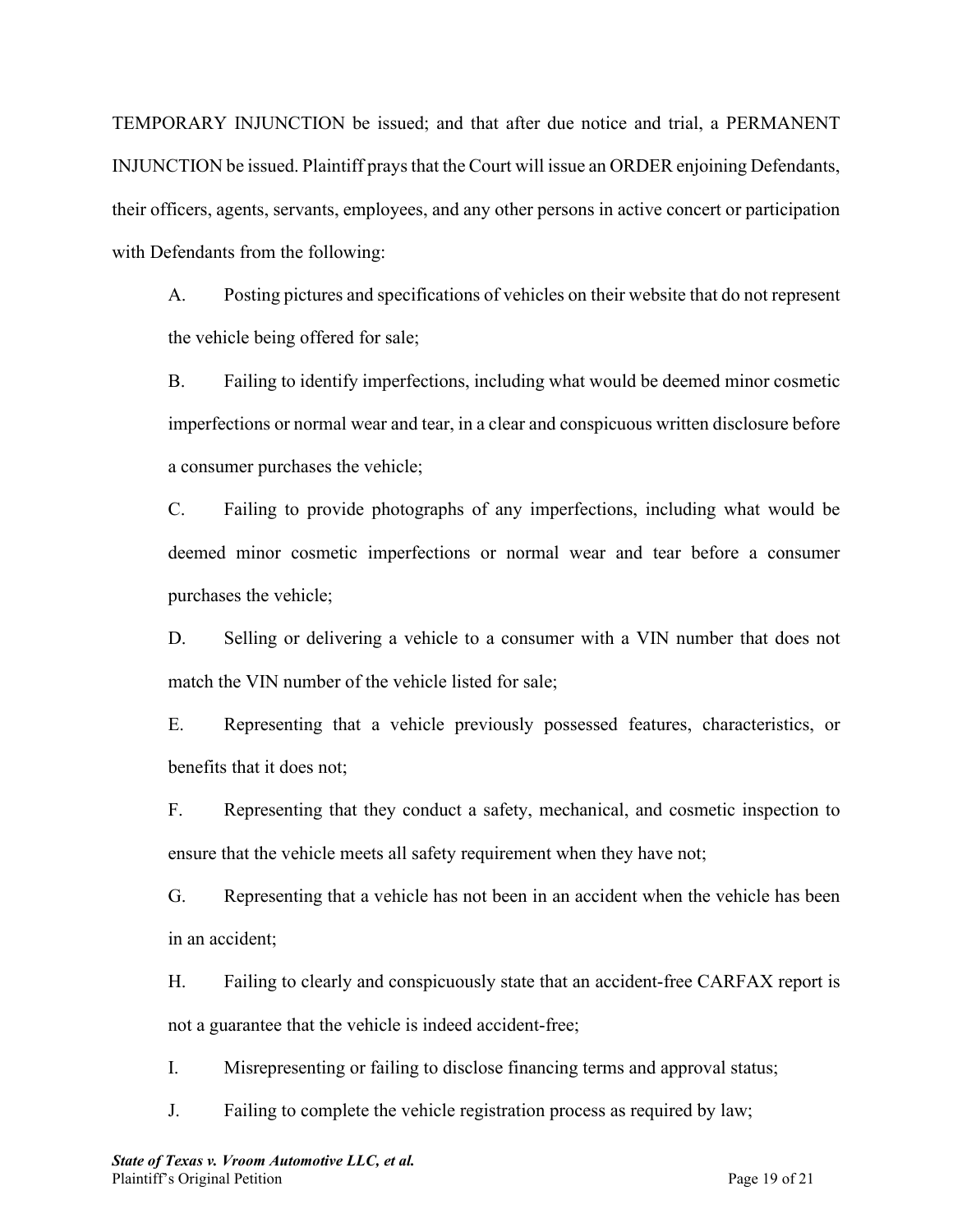K. Failing to disclose or misrepresenting issues that will result in title transfer or registration delays as they become apparent;

L. Advertising or selling vehicles without having clear title in Defendants' possession;

M. Misrepresenting financing terms and approval to consumers; and

N. Failing to disclose or misrepresenting that obtaining temporary tags may result in higher insurance premiums.

62. Plaintiff further requests that this Court award money damages and restitution of monies paid by consumers.

63. Plaintiff further requests that Defendants be ordered to pay to the State of Texas:

A. Civil penalties of up to \$10,000.00 per violation of the DTPA;

B. Civil penalties of up to \$250,000.00 per violation of the DTPA, when the act or practice that acquired or deprived money or other property from consumers who were 65 years of age or older when the act or practice occurred;

C. Pre-judgment and post-judgment interest on all awards of restitution, damages, or civil penalties, as provided by law;

D. All costs of Court, costs of investigation, and reasonable attorney's fees pursuant to Texas Government Code section 402.006(c); and

E. Decree that all of Defendants' fines, penalties or forfeitures are not dischargeable in bankruptcy. *See* 11 U.S.C. Section 523(a)(7).

64. Plaintiff prays for all further relief, at law or inequity, to which it is justly entitled.